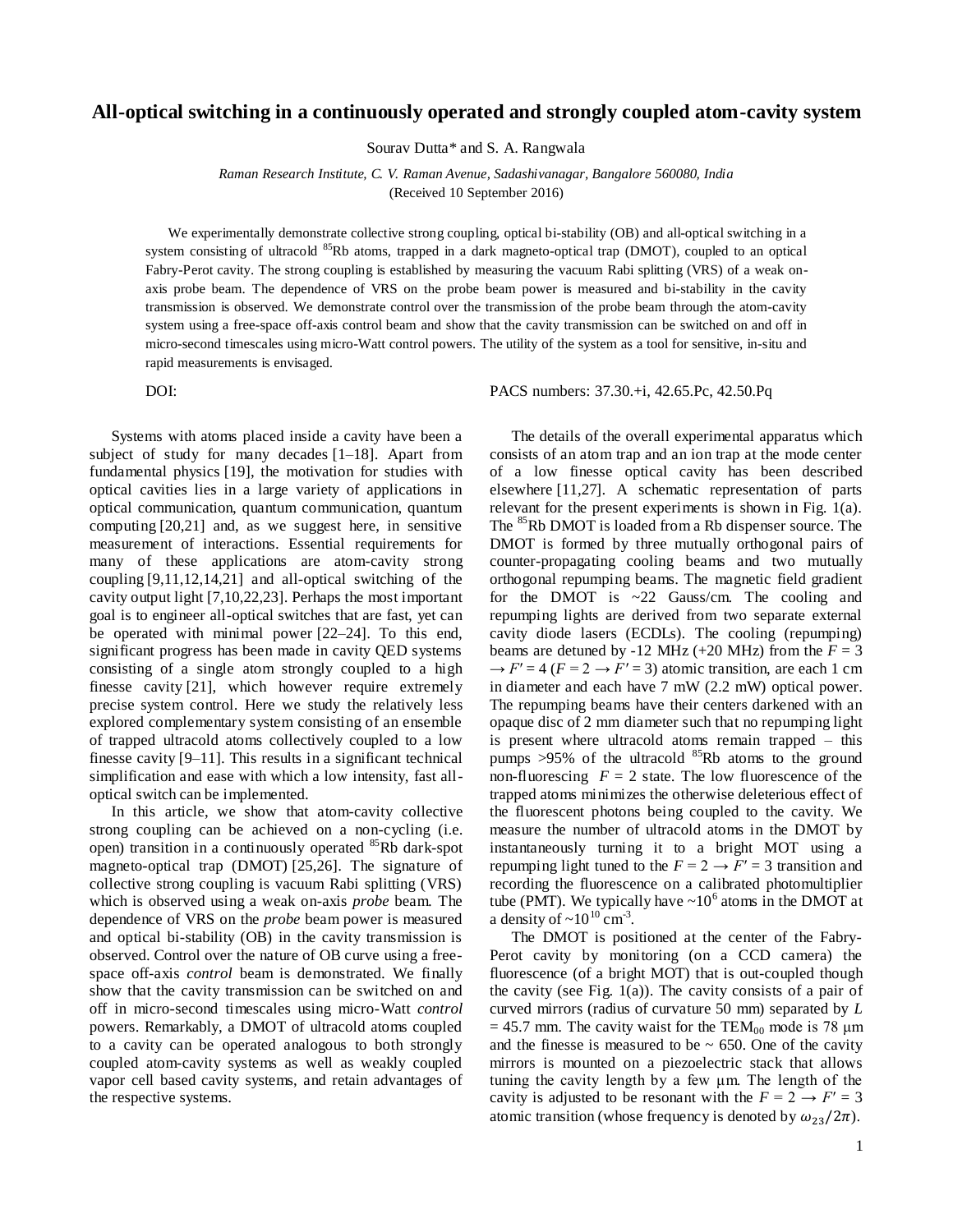

FIG. 1. (a) Schematic of the experimental setup. (b) Energy levels diagram of <sup>85</sup>Rb. The black (grey) lines represent energy levels relevant (not relevant) for the present experiment. The frequency spacing between consecutive *F* levels and the detuning of the lasers are marked (in MHz).

The atom-cavity system is probed with an on-axis *probe* beam whose frequency  $\omega_n/2\pi$  is tuned and the transmission monitored on a PMT. Only a small fraction of the incident *probe* power  $(P_i)$  is coupled into the cavity due to imperfect mode-matching between the *probe* beam and the cavity mode (the cavity transmitivity is  $\sim 10^{-5}$  of  $P_i$ ). In what follows, we measure and present the incident *probe* power  $(P_i)$ , and not the power coupled into the cavity. The *control* beam that we use to alter the atom-cavity coupling is incident along a direction perpendicular to the cavity axis (Fig. 1(a)). The frequency  $\omega_c/2\pi$  of the *control* beam is detuned by -18 MHz from  $\omega_{33}/2\pi$ , the frequency of the *F*  $= 3 \rightarrow F' = 3$  transition. The energy level diagram with all relevant frequencies is depicted in Fig. 1(b). The DMOT is operated continuously, i.e. cooling beams, repumping beams and the magnetic field are always on, which allows measurements to be performed continuously.

The interaction between a two-level atom (here, the  $F =$ 2 and  $F' = 3$  levels of  ${}^{85}$ Rb) with a single mode of the electromagnetic field within a cavity leads to an alteration of the transmission though the cavity. The single atomcavity coupling constant  $g_0 = \sqrt{\mu_{23}^2 \omega_{23}/2}$ determines the strength of the coupling, where  $\mu_{23}$  is the transition dipole moment for the  $F = 2 \rightarrow F' = 3$  transition,  $\epsilon_0$  is the permittivity of free space and  $V_c$  is the cavity mode volume. For our cavity parameters  $g_0 \sim 0.1$  MHz and a single atom cannot couple strongly to the cavity since  $g_0 < (\gamma, \kappa)$ , where  $\gamma$  is the spontaneous decay rate of the excited atomic state and  $\kappa$  is the photon loss rate from the cavity. However, the presence of  $N_c$  atoms overlapped with the cavity mode increases the effective coupling to  $g = g_0 \sqrt{N_c}$  and the collective strong coupling between atoms and cavity, defined by  $g > (\gamma, \kappa)$ , is attained when  $N_c$  exceeds a critical number  $({\sim}10^4$  in our case). We typically operate our experiment such that  $N_c \sim 10^5$ .

In our experiments, we keep the cavity tuned to the  $F =$  $2 \rightarrow F' = 3$  atomic transition and the ultracold atoms are trapped in the  $F = 2$  state. The *probe* beam is derived from an independent ECDL and its frequency  $\omega_p/2\pi$  is measured using a saturated absorption spectroscopy (SAS) set up. The *probe* power is controlled using an acoustooptic modulator (AOM) in double-pass configuration. For the VRS measurements, the *probe* beam is coupled into the cavity and its frequency is scanned across the  $F = 2 \rightarrow F' =$ 3 transition while its transmission is monitored on a PMT. With a weak *probe* beam  $(P_i \sim 4 \mu W)$  we observe two VRS peaks separated in frequency by  $2g \approx 41 \pm 1$  MHz) in the cavity transmission (Fig. 2). This establishes that system is in the collective strong coupling regime.

In the weak *probe* regime, i.e. low excitation regime, the atom-cavity system behaves like two coupled harmonic oscillators whose degeneracy is lifted by the coupling and the system can described by the extension of the Jaynes-Cummings model [28], the Travis-Cummings Hamiltonian [29]. On increasing the *probe* power, atomic saturation effects come into play since the atom is a twolevel system as opposed to a harmonic oscillator with infinite numbers of equally spaced energy levels and so the simple description of coupled harmonic oscillators is not strictly valid [21,30,31]. The other parameter, apart from  $g<sub>0</sub>$ , that determines the behavior of the atom-cavity system is the power of the *probe* beam with respect to the saturation photon number  $n_0 = (\gamma_\perp \gamma_\parallel / 4 g_0^2) b \approx$ 48430 [31], where  $\gamma_{\parallel} = 2\gamma_{\perp} = 1/\tau$ ,  $b = 8/3$  for a Gaussian standing wave and  $\tau = 26.235$  ns is the radiative lifetime of excited state. This value of  $n_0$  corresponds to around 60 nW of intra-cavity *probe* power. We study the dependence of VRS on *probe* power as shown in Fig. 2.



FIG. 2. The transmission spectrum of the coupled atom-cavity system for different incident *probe* laser power  $P_i$  (the plots are shifted vertically for clarity). Two clear vacuum-Rabi peaks at low power  $(P_i \sim 4 \mu W)$  merge into a single peak as  $P_i$  (i.e. atomic excitation) increases. The *probe* laser frequency is scanned from high frequency to low frequency i.e. from right to left in the figure. The asymmetry of the peaks about  $\omega_p - \omega_{23} = 0$  is due to OB and small uncontrolled detuning of the cavity from  $\omega_{23}/2\pi$ .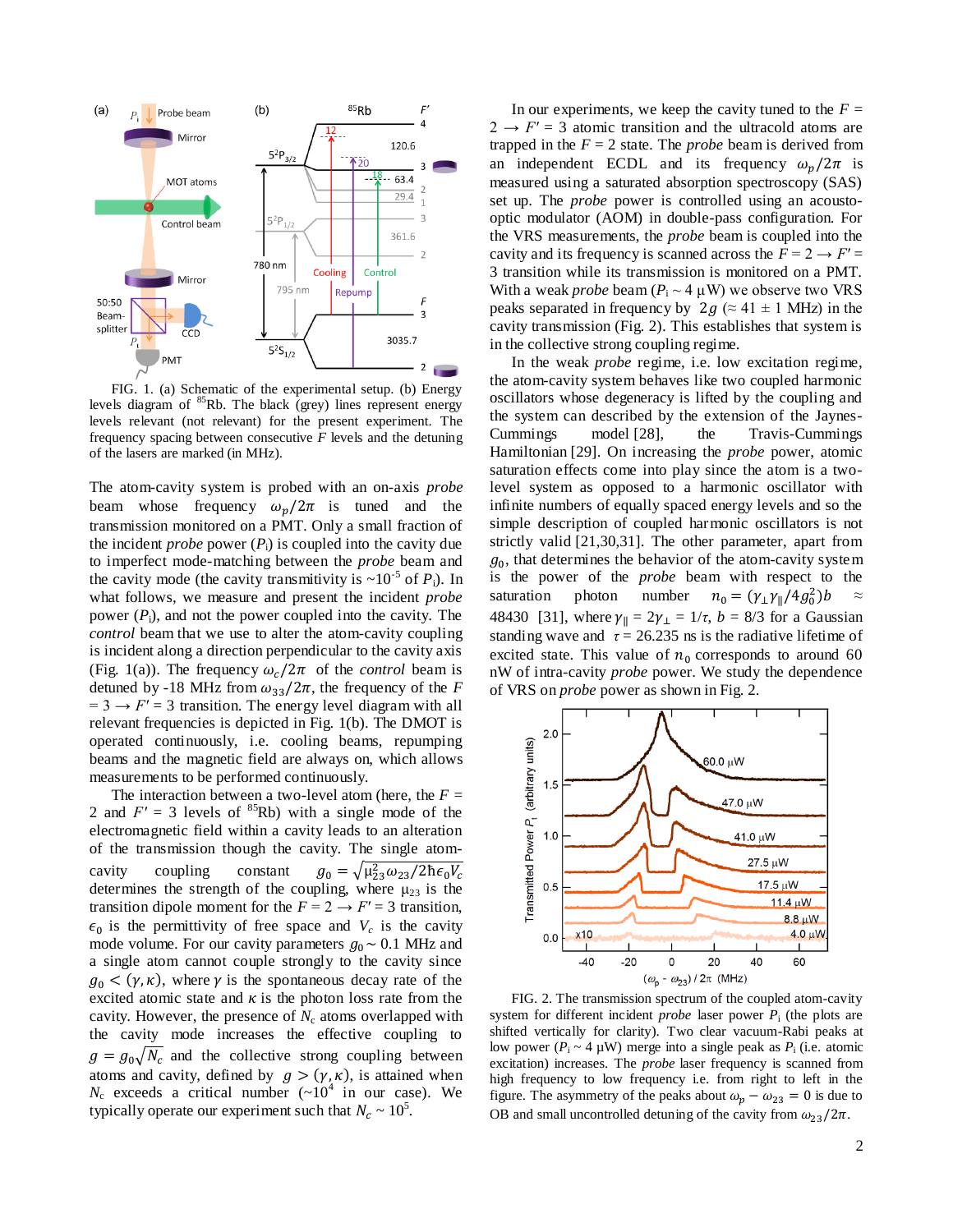With increasing *probe* power, the excitation increases and so does the anharmonicity. Two well separated vacuum-Rabi peaks come closer with increasing *probe* power and eventually merge into a single peak [30,31]. The peaks themselves are asymmetric due to an underlying optical bi-stability (see below). The single peak structure at high intensity approaches that of an empty cavity and stems from the  $F = 2 \rightarrow F' = 3$  transition being saturated (i.e. leaving fewer atoms in the  $F = 2$  level) and thus no longer affecting the cavity transmission significantly. In order to gain additional insight we look at the transmitted power  $(P_t)$  vs. the incident power  $(P_i)$  curve of the composite system, traditionally called the OB curve [8].

For the OB curve measurement, we lock the *probe* laser on the  $F = 2 \rightarrow F' = 3$  transition and then scan the *probe* power up and down using the AOM. The result is shown in Fig. 3 (filled circles). During the upward-scan the transmitted power  $(P_t)$  increases until  $P_{i,u}$  and then suddenly jumps to a high value, post which  $P_t$  again increases with  $P_i$ . On reversing the scan, i.e. reducing  $P_i$ ,  $P_t$ decreases along a different route from the upward-scan until  $P_{id}$  (<  $P_{i,u}$ ) when it suddenly jumps to a very small value. On further reduction of  $P_i$ ,  $P_t$  retraces the upwardscan values. The strongly coupled atom-cavity system thus shows OB and hysteresis much like vapor-cell based atomcavity system in the weak coupling regime [32,33]. It is interesting to note that at input power  $P_{i,u}$ , the transmitted power  $P_t$  has three values. This could be due to an underlying optical multi-stability [8] or due to slight (uncontrolled) detuning of the cavity from the  $F = 2 \rightarrow F' =$ 3 transition. The behavior of OB and the hysteresis loop can be controlled by detuning the cavity from the atomic resonance [34–36] which is not discussed further here.

In order to explore the control of the OB in the twolevel system discussed above, we extend the scope by involving a third level,  $F = 3$ . The  $F = 2$  and  $F = 3$  levels are separated by 3.035 GHz and direct transitions between these levels may be ignored. The dipole allowed transitions  $F = 2 \leftrightarrow F' = 3$  and  $F = 3 \leftrightarrow F' = 3$  form a  $\Lambda$ -type three level system. As in the earlier measurement, the *probe* laser is locked to the  $F = 2 \rightarrow F' = 3$  transition and the additional laser, called the *control* laser, addresses the  $F = 3 \leftrightarrow F' = 3$ transition. The *control* laser is derived by frequency shifting a part of the cooling laser beam using an AOM. The same AOM is also used to switch the *control* beam on and off. The *control* beam frequency is -18 MHz (red) detuned from the  $F = 3$  and  $F' = 3$  transition and its beam diameter is ~ 1 mm. This detuning of the *control* laser is chosen so that it is resonantly couples the  $F = 3$  level with the lower frequency vacuum-Rabi peak that appears  $\sim$  -20 MHz (red) detuned from the  $F' = 3$  level (It was checked, however, by tuning to  $\sim +28$  MHz that the frequency of *control* beam is not very critical for switching). We scan the *probe* power and measure the OB curve for different powers of the *control* beam (Fig. 3).

The hysteresis loop shifts towards higher input powers with increasing *control* beam power  $P_c$ . The effect can be



FIG. 3. Transmission of *probe* laser on resonance (i.e.  $\omega_p = \omega_{23}$ ) as the incident *probe* power  $P_i$  is varied. Data for different *control* laser power  $P_c$  (values in  $\mu$ W indicated) are represented with different symbols. The intensity up-scan (downscan) data is shown with dark (light) symbols. For clarity, arrows are additionally used to indicate the direction of the intensity scan for  $P_c = 0$ . The hysteresis shifts towards higher  $P_i$  with increasing *P*c .

understood as follows. In absence of the *control* beam, the input *probe* power at which the transmission suddenly jumps to a high value is a measure of the *probe* power where saturation of the  $F = 2 \leftrightarrow F' = 3$  transition strongly affects the atom-cavity system. In presence of the *control*  beam, a fraction of the atomic population that had decayed to the  $F = 3$  level is brought back to the  $F = 2$  level via *control* beam absorption followed by spontaneous emission. This increases the population in the  $F = 2$  relative to the no-*control* beam case and an increased *probe* power is required for saturation of the  $F = 2 \leftrightarrow F' = 3$  transition which results in shifting of the hysteresis loop towards higher input *probe* power. Another major difference from the no-*control* beam case is that during the upward-scan the transmitted power  $P_t$  stays almost at zero until the sudden jump. We exploit these features to implement an all-optical switch, at low input *probe* power ( $\sim 2.4 \mu W$ ), described below. As is evident from Fig. 3, switching can also be implemented for high input power ( $> 90 \mu$ W). We note that the input-output behavior can be controlled by tuning the cavity detuning, probe detuning and control beam detuning [35], which is not discussed further here.

Before demonstrating all-optical switching we check the VRS in presence of the *control* beam. For this, the experimental protocol for Fig. 2 is repeated in absence and in presence of the *control* beam. The dotted line in Fig. 4(a) shows the experimentally observed VRS (with  $P_i \sim 2.4$ ) μW) when the *control* beam is blocked, while the solid line in Fig. 4(a) shows the case when a *control* beam with 9.5 μW optical power is also present. Clearly, the vacuum-Rabi peaks disappear in presence of the *control* beam. This behavior is qualitatively different from that reported by Wei *et al.* [10] who observed suppression of cavity output in a narrow frequency range  $($   $\sim$  5 MHz) within one of the vacuum-Rabi peaks. As discussed in their paper, the optical-switching time observed was fundamentally limited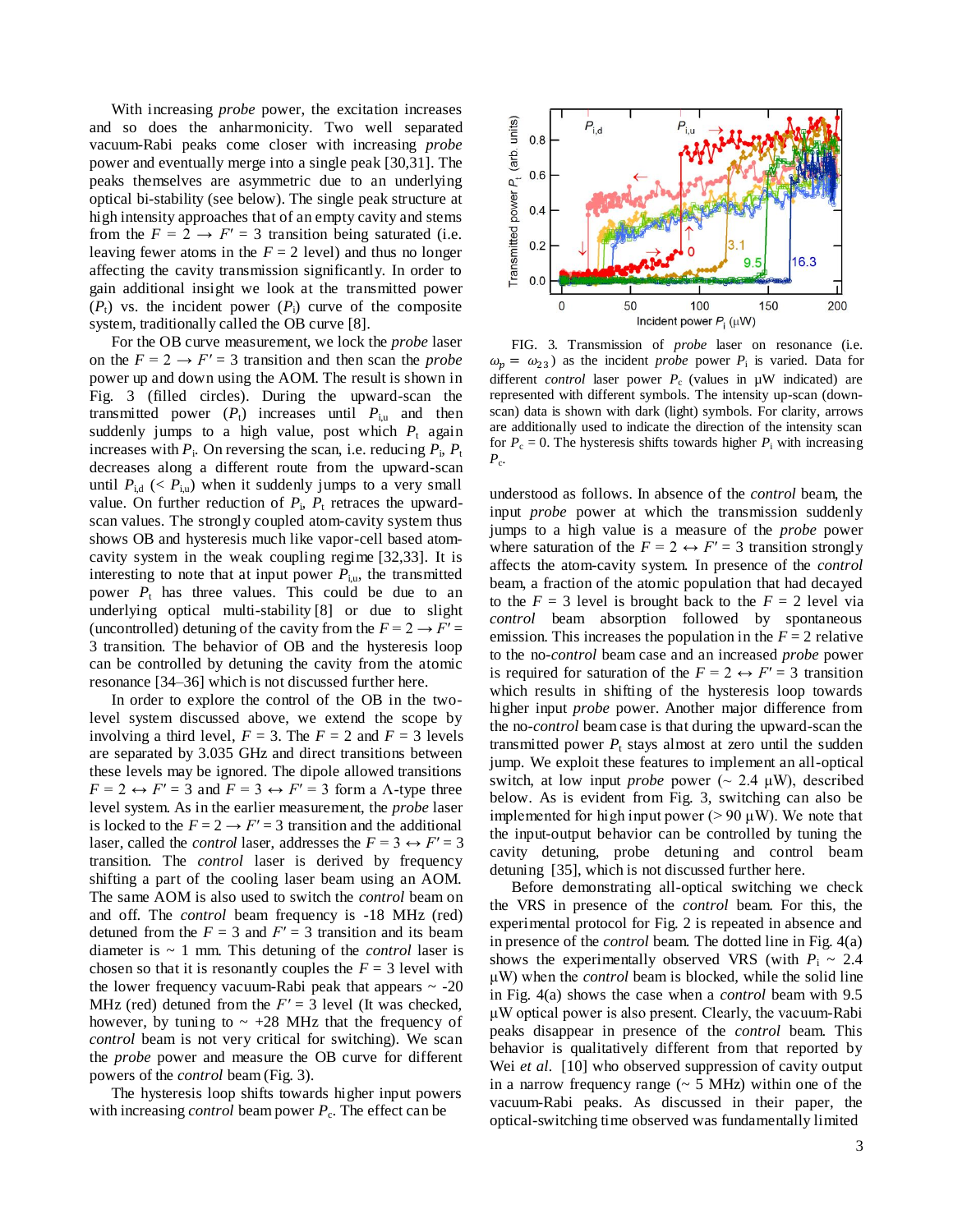

FIG. 4. (a) Transmission spectrum of the coupled atom-cavity system with (solid line) and without (dotted line) the *control* beam. In presence of the *control* beam  $(P_c = 9.5 \mu W)$ , the transmission is extinguished over the entire frequency range. (b) *Probe* transmission (solid line) on vacuum-Rabi resonance (i.e.  $\omega_p - \omega_{23} = -18$  MHz) when a periodic train of *control* laser pulses (dotted line) is applied. The *probe* transmission is high when *control* laser is off and low when the *control* laser in on. The switching off time is  $\sim 12 \text{ }\mu\text{s}$ .

by the inverse of the suppression window. The disappearance of VRS peaks that we observe is not restricted to any frequency window, occurs at  $\sim$  25 times lower *control* beam intensity and is more robust. This allows us to perform robust all-optical switching of the cavity output. We also note that the *control* power required in our experiment is many orders of magnitude lower than in vapor cell based experiments [7]. An efficient all-optical switch should be fast and operate with minimal power, which we demonstrate as follows.

The frequency of the *probe* laser is stabilized at -18 MHz (red) detuned from the  $F = 2 \leftrightarrow F' = 3$  transition. This detuning of the *probe* laser is chosen because the lower frequency vacuum-Rabi peak has maximum transmission at this detuning of the *probe* laser. Figure 4(b) shows the cavity output power when the *control* beam is switched on and off using an AOM. When the *control* beam is off, the cavity output power is high and steady. On turning the *control* beam on, the cavity output power drops almost to zero. The switching off time  $\tau_{off}$ , defined as the time required for the output to drop to  $1/e$  of the initial value, is 12.5 $\pm$ 1.0 µs, 17.4 $\pm$ 2.3 µs and 28.0 $\pm$ 2.2 µs for  $P_c = 9.5$  µW, 6.1  $\mu$ W and 3.1  $\mu$ W, respectively. We see that the cavity output can be switched on and off in micro-second time scales using micro-Watt power levels, i.e. with ~100 pico-Joule of energy. It is expected that the switching times can be reduced by increasing the *control* power but increasing the *control* power beyond 20 μW adversely affects the operation of the DMOT in the current setup.

The relatively simple experimental set-up using a DMOT combines the advantages/abilities of simple vapor cell based atom-cavity systems with those of sophisticated cavity experiments using single atoms. The DMOT holds a steady number of atoms with negligible velocities, prepared in a specific quantum state – this mimics a vapor cell except that complications from thermal motion and mixed quantum states are minimized. This allows continuous measurements and rapid all-optical switching in a different regime, e.g. compared to Sharma *et al.* [32]. At low input *probe* power, the system is in the collective strong-coupling regime. As the input *probe* power is increased, the system makes a transition to the weak coupling regime – this allows flexibility in the operation of a switch. Further manipulation is possible by an off-axis *control* beam which allows control over cavity transmission in different *probe* power regimes and enables rapid all-optical switching. Apart from the conventional applications as an all-optical switch, the possible application of this highly versatile and nonlinear system would be as a very sensitive tool for the measurement of perturbations/interactions, under carefully controlled conditions near the bi-stable region of the system.

In conclusion, we demonstrate that continuous measurements of a strongly coupled atom-cavity system, made possible through a DMOT, results in a simple yet powerful system for cavity QED experiments. We observe OB of the two-level system whose behavior we can control by optical coupling to a third level. Finally, we show alloptical switching of cavity transmission in micro-second timescales with only micro-Watt powers. Future experimental directions include lowering the switching time and the required switching power, and also studies on detuned atom-cavity systems. The rapid measurement demonstrated here also enables the possibility of rapid and non-destructive detection of two-particle interactions [37].

S.D. acknowledges support from Department of Science and Technology (DST), India in form of the DST-INSPIRE Faculty Award (Award No. IFA14-PH-114).

- [2] J. J. Sanchez-Mondragon, N. B. Narozhny, and J. H. Eberly, Phys. Rev. Lett. **51**, 550 (1983).
- [1] Y. Kaluzny, P. Goy, M. Gross, J. M. Raimond, and S. Haroche, Phys. Rev. Lett. **51**, 1175 (1983).
- [3] G. S. Agarwal, Phys. Rev. Lett. **53**, 1732 (1984).

–––––––––––––––––––––––––––––––––––––––

<sup>\*</sup> sourav@rri.res.in; sourav.dutta.mr@gmail.com